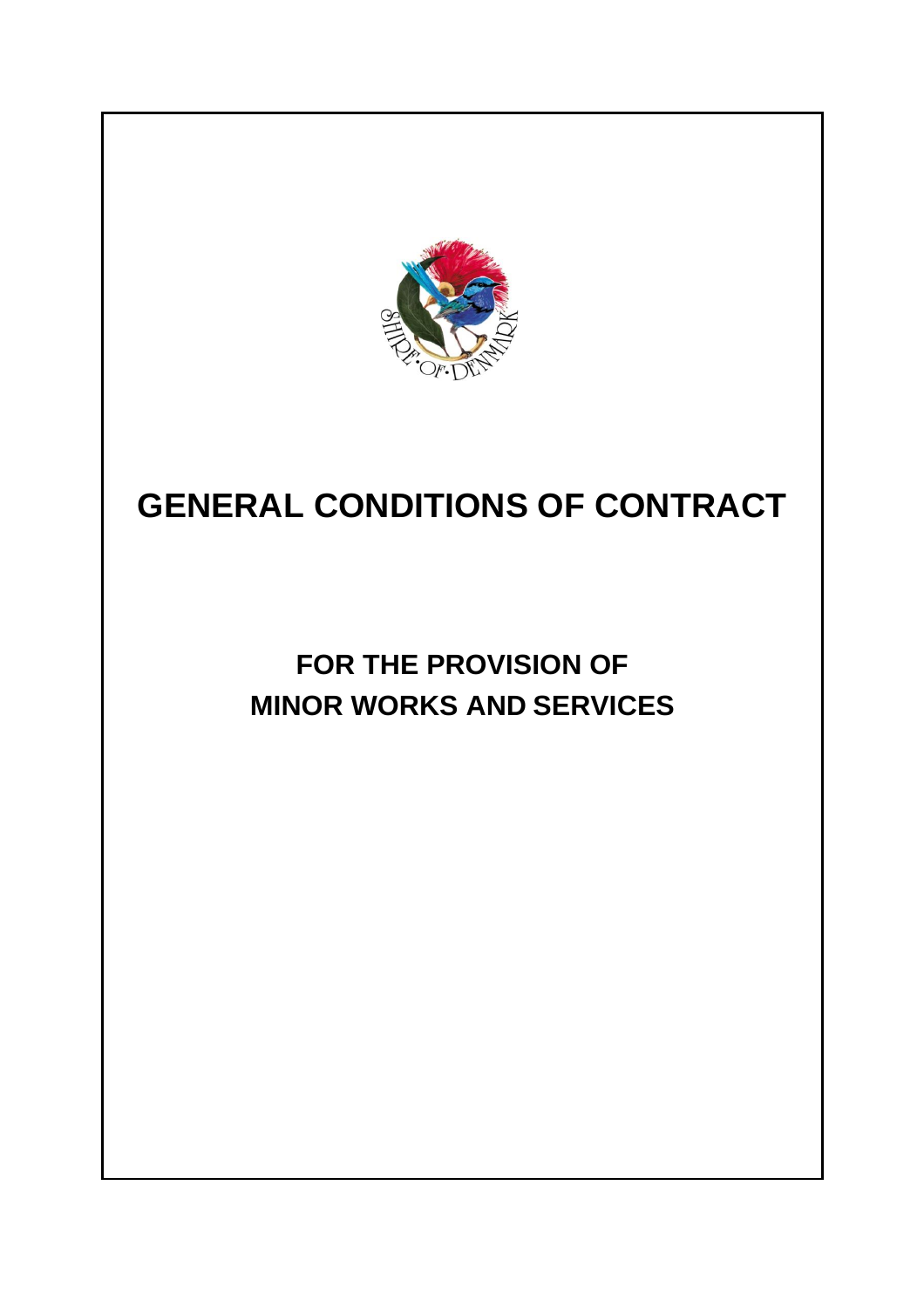# **TABLE OF CONTENTS**

| 1              | <b>INTERPRETATION</b>                      |
|----------------|--------------------------------------------|
| $\overline{2}$ | RISE AND FALL ADJUSTMENT                   |
| 3              | <b>SERVICE OF DOCUMENTS</b>                |
| 4              | MATERIALS, LABOUR AND CONSTRUCTIONAL PLANT |
| 5              | ASSIGNMENT AND SUBCONTRACTING              |
| 6              | <b>STATUTE REQUIREMENTS</b>                |
| $\overline{7}$ | <b>INSURANCE</b>                           |
| 8              | TIME FOR COMMENCEMENT AND COMPLETION       |
| 9              | <b>MATERIALS</b>                           |
| 10             | <b>CONTRACTOR'S REPRESENTATIVE</b>         |
| 11             | <b>CLEANING UP</b>                         |
| 12             | <b>DEFECTS LIABILITY</b>                   |
| 13             | <b>VARIATIONS</b>                          |
| 14             | <b>PROGRESS PAYMENTS</b>                   |
| 15             | <b>LIQUIDATED DAMAGES</b>                  |
| 16             | <b>CONDITIONS OF EMPLOYMENT</b>            |
| 17             | PAYMENT OF WORKERS WAGES AND ALLOWANCES    |
| 18             | DEFAULT OR BANKRUPTCY OF CONTRACTOR        |

SETTLEMENTS OF DISPUTES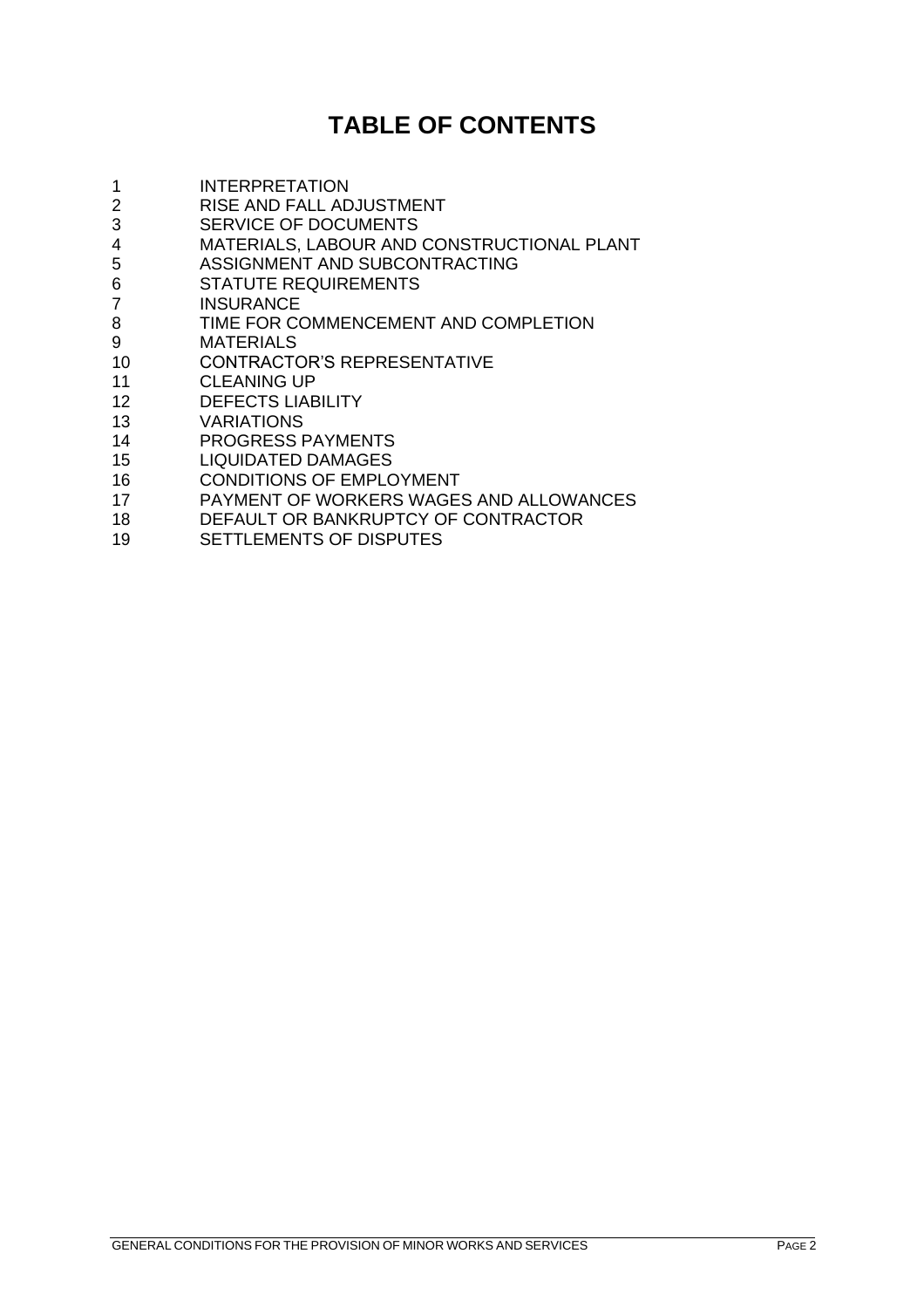#### **1 INTERPRETATION**

- 1.1 For the purpose of this contract:
	- (a) "**Contract**" means the document which constitutes or evidences or, as the case may be, all the documents which constitute or evidence the final and concluded agreement between the Principal and the Contractor.
	- (b) "**Contractor**" means the person or persons, corporation or corporations, who contract to supply the Works the subject of the Contract.
	- (c) "**Contract Sum**" means:
		- (i) where payment is to be made on a Lump Sum Basis, the sum which is stated in the contract to be payable to the Contractor for the provision of the Works and the performance of the obligations of the Contractor under the Contract;
		- (ii) where payment is to be made on a Bill of Quantities or Schedule of Rates basis, the sum ascertained by calculating the product of the rates and the corresponding quantities set out in the Bill of Quantities or Schedule of Rates and adding to the sum thereof the total of any lump sums, provisional sums, contingency sums or other sums included in the Bill of Quantities or Schedule of Rates;
		- (iii) where payment is to be made on a Lump Sum and a Bill of Quantities or Schedule of Rates Basis, the aggregate of the sums referred to in paragraphs (i) and (ii),

but excluding any additions or deductions, which may be required to be made pursuant to the Contract.

- (d) "**Principal**" means the Shire of Denmark.
- (e) "**Superintendent**" means the person appointed by the Principal to be the Superintendent and shall include any person notified to the Contractor as the representative of the Superintendent for the purposes of the Contract.
- (f) "**Works**" means the whole of the work to be carried out and completed in accordance with the Contract, including variations provided for by the Contract.

#### **2 RISE AND FALL ADJUSTMENT**

The Contract shall not be subject to rise and fall adjustment in costs.

#### **3 SERVICE OF DOCUMENTS**

- 3.1 Any notice to be given to the Contractor under the terms of the Contract, shall be served by:
	- (a) sending by post, or
	- (b) leaving the notice at the address given in the tender.
- 3.2 When posted in a prepaid letter, shall be deemed to have been duly received at the time at which the notice would have reached that address in the ordinary course of post.

#### **4 MATERIALS, LABOUR AND CONSTRUCTIONAL PLANT**

4.1 The Contractor shall provide all materials, labour, plant, equipment, tools and everything else necessary for the Works.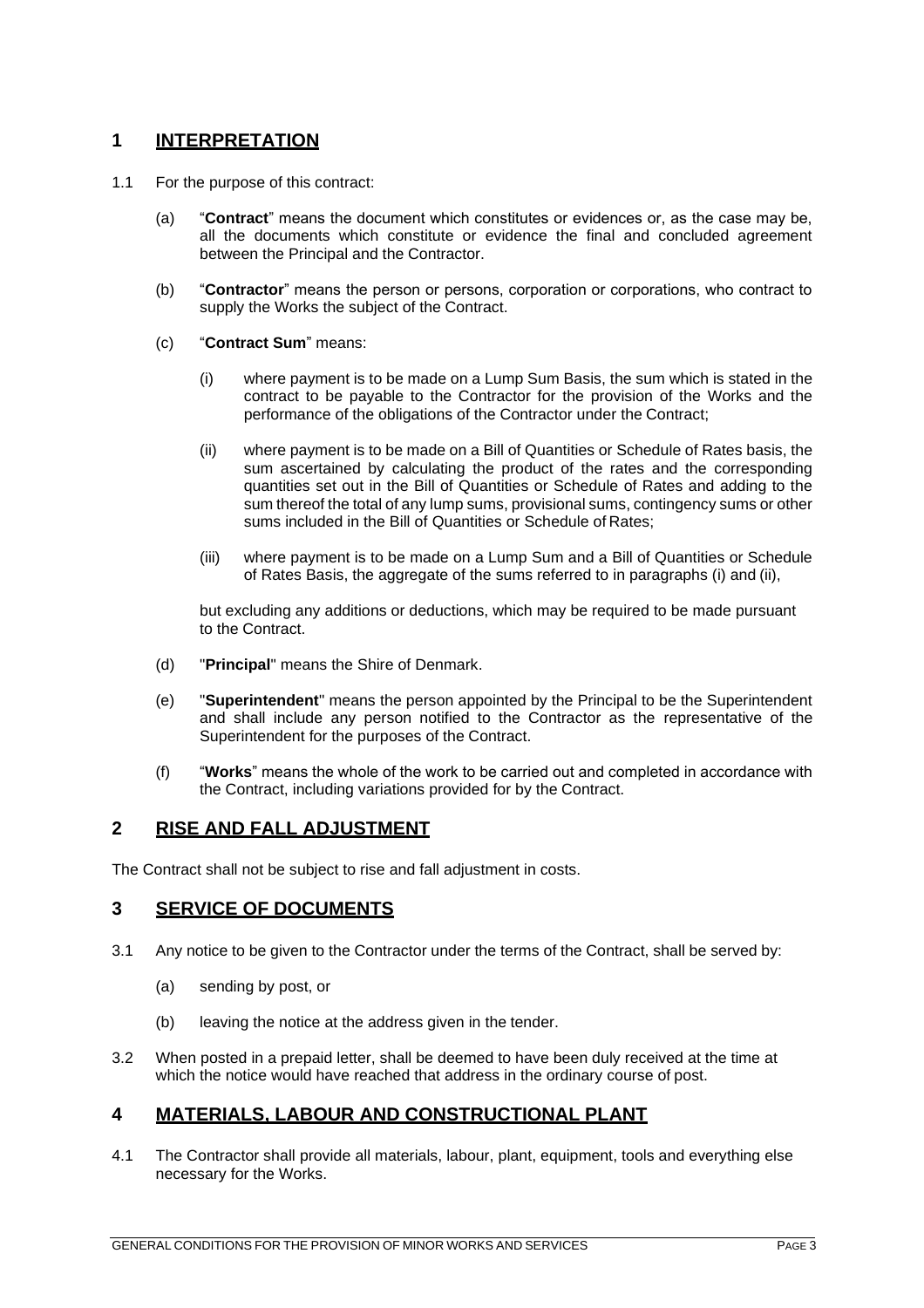- 4.2 The Contractor shall take upon itself the whole risk of executing, completing and maintaining the Works in accordance with these Conditions, the drawings and specification (if any) and such orders as the Superintendent may issue.
- 4.3 The Contractor shall be solely liable for loss or damage to the Works from any cause whatsoever (except loss or damage caused by any negligent act or omission of the Principal, the Superintendent or the employees, professional consultants or agents of the Principal) until the Superintendent has certified that the whole of the Works have been satisfactorily completed by the Contractor.

## **5 ASSIGNMENT AND SUBCONTRACTING**

- 5.1 The Contractor shall not, without the prior written approval of the Principal assign, mortgage, charge or encumber the Contractor or any part thereof or any benefit or moneys or interest thereunder.
- 5.2 The Contractor shall not sub-contract any part of the work under the Contract unless it has made prior application in writing to the Principal giving full particulars of the part of the work under the Contract it wishes to sub-contract and of the proposed sub-contractor and it has obtained the written approval of the Principal.

### **6 STATUTE REQUIREMENTS**

- 6.1 The Contractor shall comply with the provisions of all relevant Acts, regulations, by-laws, orders and proclamations made or issued under any such Act and with the lawful requirements of public and other authorities in any way affecting or applicable to the Works or the execution of the work under the Contract.
- 6.2 The Contractor shall give all notices necessary to comply with the aforesaid requirements and shall pay and bear all fees payable in connection therewith.
- 6.3 Where information is disclosed to third party providers to act on behalf of the Shire to provide services for the Shire, the Shire of Denmark requires the provider to:
	- Manage data and personal information in accordance with the Australian Privacy Principles; and
	- Notify the Shire of Denmark should a privacy breach or suspected privacy breach occur, or should the entity fail to manage data and personal information at any time in accordance with the Australian Privacy Principles.

Should third-party providers act in contravention of the Australian Privacy Principles, the Shire of Denmark reserves the right to take action as required, including reporting breaches or suspected breaches to the Office of the Australian Information Commissioner.

#### **7 INSURANCE**

7.1 Without limiting its obligations and responsibilities, the Contractor shall take out Insurance for the entire Contract period under the following headings;

#### **(a) Public Liability:**

A Public Liability policy with an Insurer approved by the Australian Prudential Regulation Authority (APRA) as per their list of Insurers Authorised to Conduct New or Renew Insurance Business in Australia.

The policy of Public Liability Insurance taken out by the Contractor is to provide a minimum limit of liability of \$10 million (AU\$10,000,000) in respect of Death, Property Damage and Bodily Injury.

#### **(b) Workers Compensation or Personal Accident Insurance Cover:**

The Contractor shall effect and keep in effect during the currency of the Contract such Insurance as may be necessary to adequately protect the Contractor and the Principal in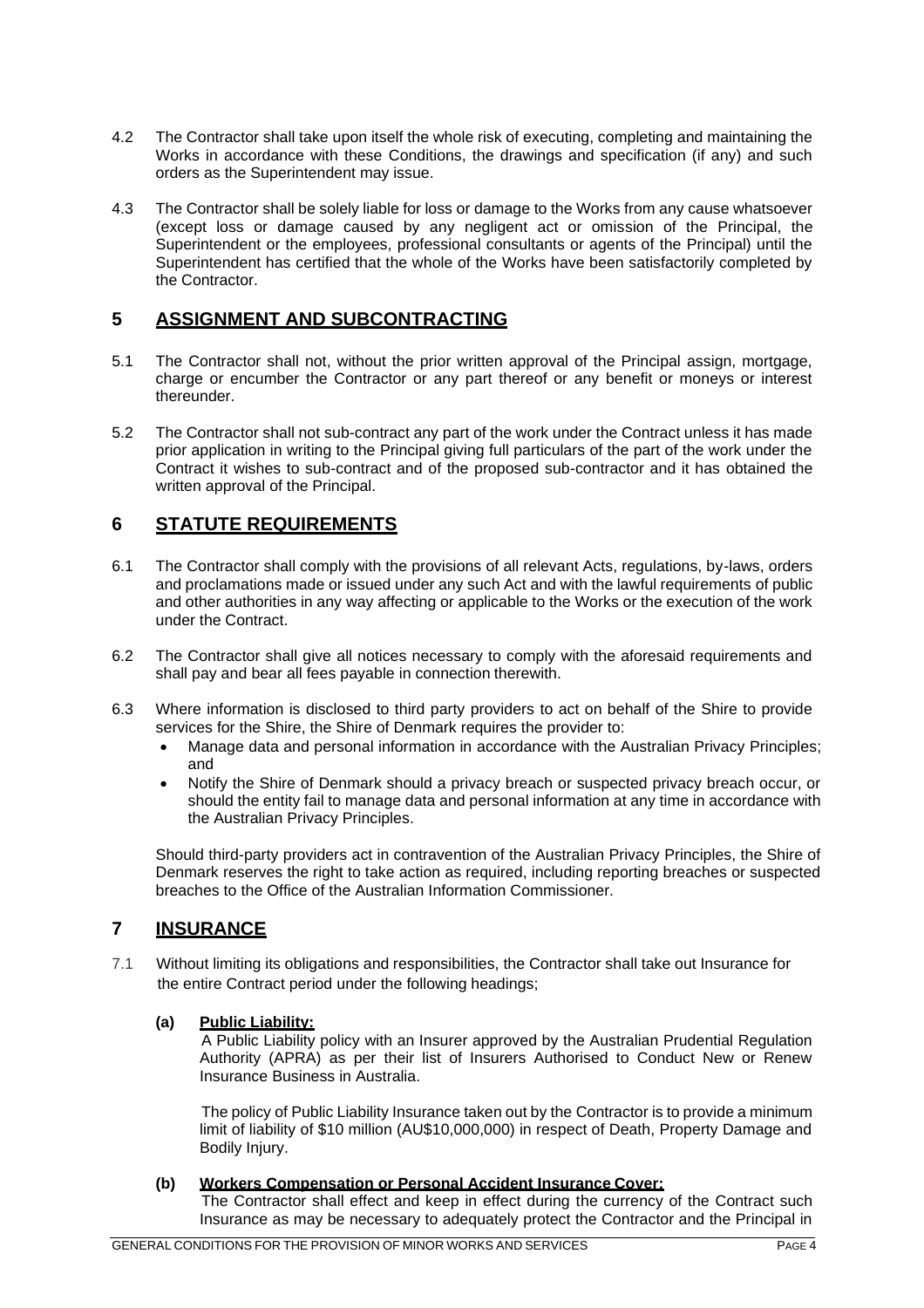respect of liability for payment of compensation to any Employee of the Contractor or of a Subcontractor of the Contractor under the *Workers' Compensation and Injury Act 1981* or at Common Law.

#### (c) **Professional Indemnity**:

Where the Contract involves the provision of professional services and/or advice, the Contractor is to take out a Professional Indemnity Insurance policy with an Insurer approved by the Australian Prudential Regulation Authority (APRA) as per their list of Insurers Authorised to Conduct New or Renew Insurance Business in Australia.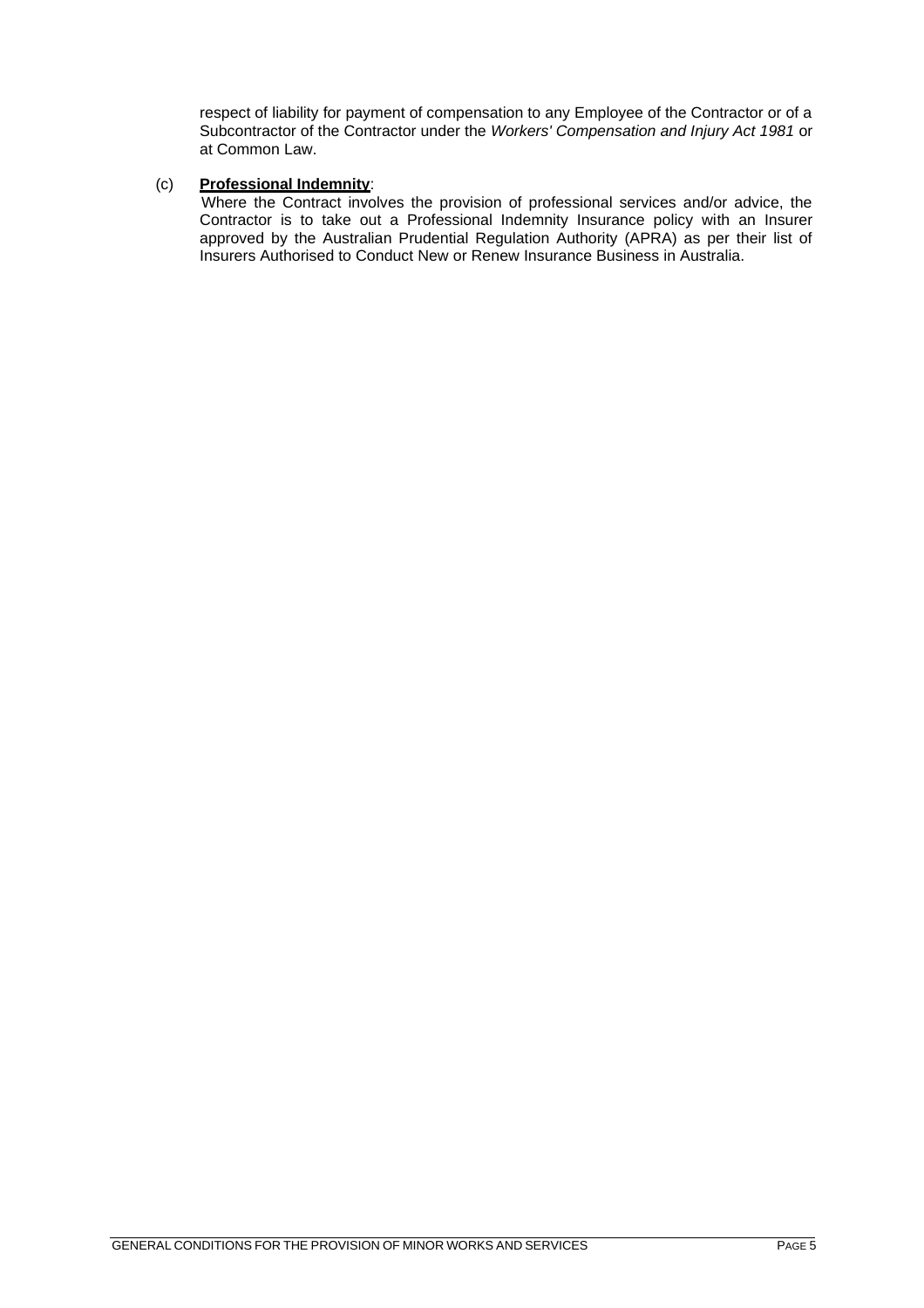The policy of Professional Indemnity Insurance taken out by the Contractor will have a limit of Liability based upon a figure agreed by the Principal and Contractor as per the attached Schedule however; the limit of Liability will not be less than \$5 million (AUD\$5,000,000).

#### **(d) Product Liability:**

Product liability Insurance taken out by the Contractor is to provide a minimum limit of liability of \$10 million (AU\$10,000,000) in respect of any one occurrence and for an unlimited number of claims.

- 7.2 The Contractor is to provide the Principal with Certificates of Currency and/or a copy of the Policy wording confirming as laid down within the tender document (if not mentioned, within seven (7) days) that the above Insurance policies are in place for the entire Contract period.
- 7.3 The Contractor at the discretion of the Principal may be required to provide the Principal with a Risk Management Plan relating to the Contract in accordance with AS/NZS ISO 31000:2009 Risk Management.
- 7.4 The Contractor at the discretion of the Principal may be required to detail the Principal as a Joint Named Insured under some or all of the Insurances detailed under Clause 7.1 and/or detail the Principals Interest by way of notation on Certificates of Currency.

#### **8 TIME FOR COMMENCEMENT AND COMPLETION**

- 8.1 The Contractor shall commence work on the site within fourteen days after the Principal has given to the Contractor possession of sufficient of the site for the commencement of such work by it, or within such further time as may be approved by the Superintendent.
- 8.2 Before commencing work the Contractor shall give the Superintendent three days clear notice in writing. Thereafter the Contractor shall execute the work under the Contract in accordance with the Contract and any directions of the Superintendent and at a rate of progress satisfactory to the Superintendent. The Contractor shall complete the Works within the time specified or within any extended time allowed by the Superintendent.

#### **9 MATERIALS**

Materials used in the work under the Contract and standards of workmanship shall be in conformity with the provisions of the Contract. Any materials not otherwise specified shall be new and where applicable, materials and workmanship shall be in accordance with the relevant standard of the Standards Association of Australia. The Superintendent may, at any time before the issue of the Final Certificate reject any material or work which is not in accordance with the Contract and may direct its replacement, correction or removal. All such replacements, corrections and removals shall be at the Contractors cost.

#### **10 CONTRACTOR'S REPRESENTATIVE**

Execution of the Works shall be supervised by the Contractor personally, or by an approved competent person employed by the Contractor whose name shall be notified to the Superintendent in writing. The Contractor or its authorised representative shall be on the site whenever necessary, as determined by the Superintendent, to provide adequate supervision of the execution of the Works. Any order given by the Superintendent to the Contractor's authorised representative shall be deemed to be an order given to the Contractor.

#### **11 CLEANING UP**

On the completion of the Works the Contractor shall clear away and remove from the site of the Works all constructional plant, surplus material, rubbish and temporary works of every kind and where necessary shall fill and compact and level off all excavations (other than those forming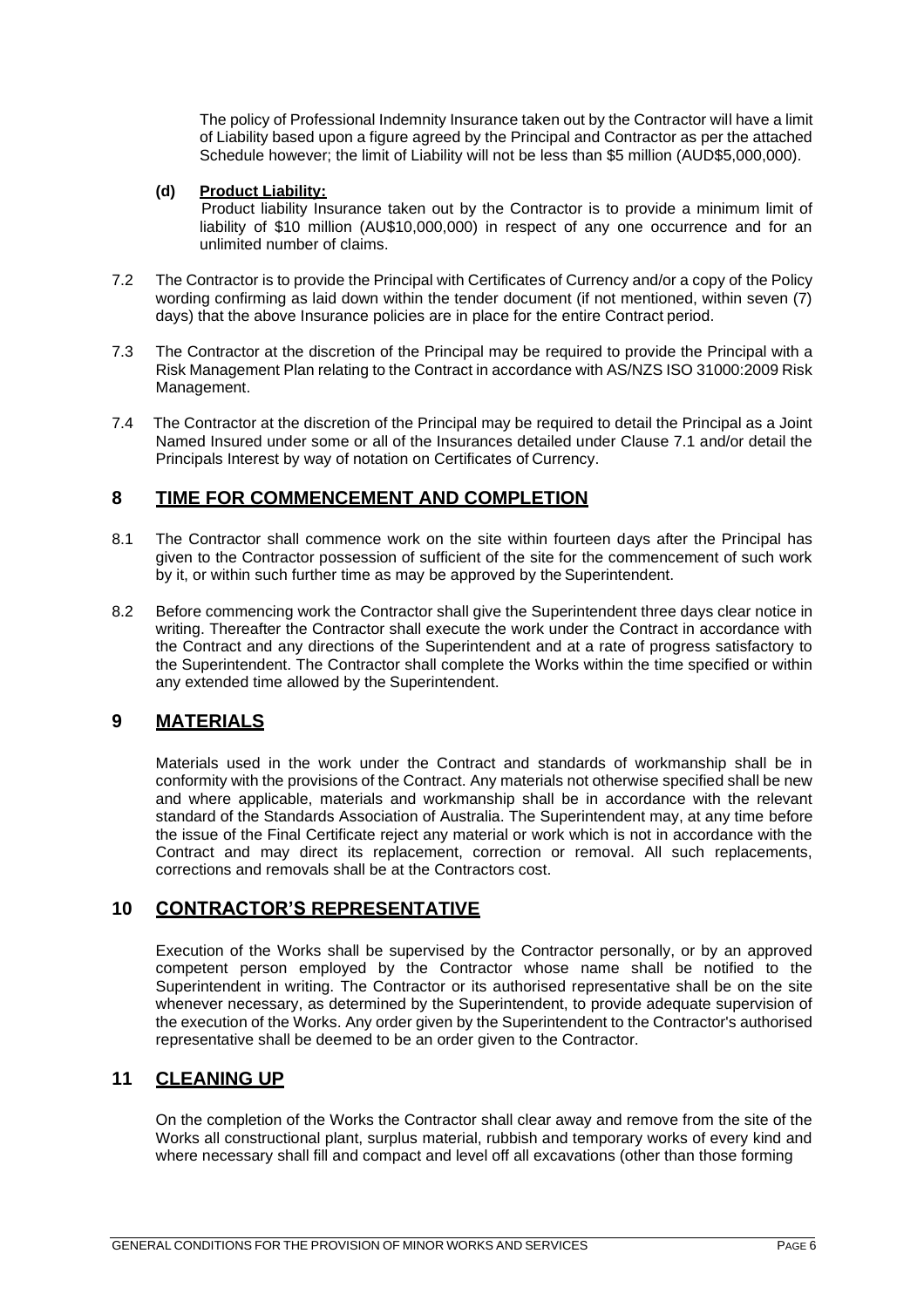part of the Works) made by the Contractor on the site and leave the whole of the site and Works in a clean and tidy condition to the approval of the Superintendent.

#### **12 DEFECTS LIABILITY**

- 12.1 As soon as, in the opinion of the Superintendent, the Works shall have been substantially completed in accordance with the Contract and on receiving a written undertaking by the Contractor to finish any outstanding work during the Defects Liability period, the Superintendent shall issue a Certificate of Practical Completion and the Defects Liability period of the time specified shall be calculated from the date so certified.
- 12.2 The Works shall, at or as soon as practicable after the expiration of the Defects Liability period, be delivered up to Principal fully completed in accordance with the Contract and in good condition (fair wear and tear excepted) to the approval of the Superintendent.
- 12.3 The Contractor shall, at its own expense, execute all work of repair, amendment, reconstruction, rectification and making good of defects, imperfections, shrinkages or other faults as may be required by the Superintendent during the Defects Liability period or within fourteen days after its expiration if required as a result of an inspection made prior to its expiration.

#### **13 VARIATIONS**

- 13.1 If, at any time during the progress of the work under the Contract, the Superintendent determines that the form, quality or quantity of the work under the Contract should be varied the Superintendent may order the Contractor to increase, decrease or omit any part of the Work under the Contract or change the character or quality of any material or work.
- 13.2 The rate or price payable for the variation shall be determined by agreement between the Contractor and the Superintendent, and shall be taken into account in determining the final contract sum.

## **14 PROGRESS PAYMENTS**

Unless otherwise provided and subject to these Conditions, the Contractor shall be entitled at intervals of not less than one month, to receive ninety-five (95) per centum of the value of the work done as determined by the Superintendent and the Principal shall retain five (5) per centum. During the Defects Liability period the moneys retained by the Principal shall be reduced to two and one half (2.5) per centum of the final Contract Sum\*. Interest shall not be payable on retained moneys. The moneys retained shall be held until the Superintendent shall have certified that the Works have been fully completed and the Contract obligations as to the Defects Liability period have been fulfilled. No certificate of the Superintendent shall be deemed to signify approval or acceptance of any completed work.

\*Note: works valued under \$100,000 do not need to comply with the condition above. No retention amount is necessary for works under \$100,000.

#### **15 LIQUIDATED DAMAGES**

Where an amount for Liquidated Damages is specified and if the Contractor shall fail to complete the Works within the time specified or such extended time as shall be allowed by the Superintendent, then the Contractor shall pay the Principal the sum specified as Liquidated Damages, for such default, and not as or in the nature of a penalty, for every week or part of a week by which completion of the Works is delayed.